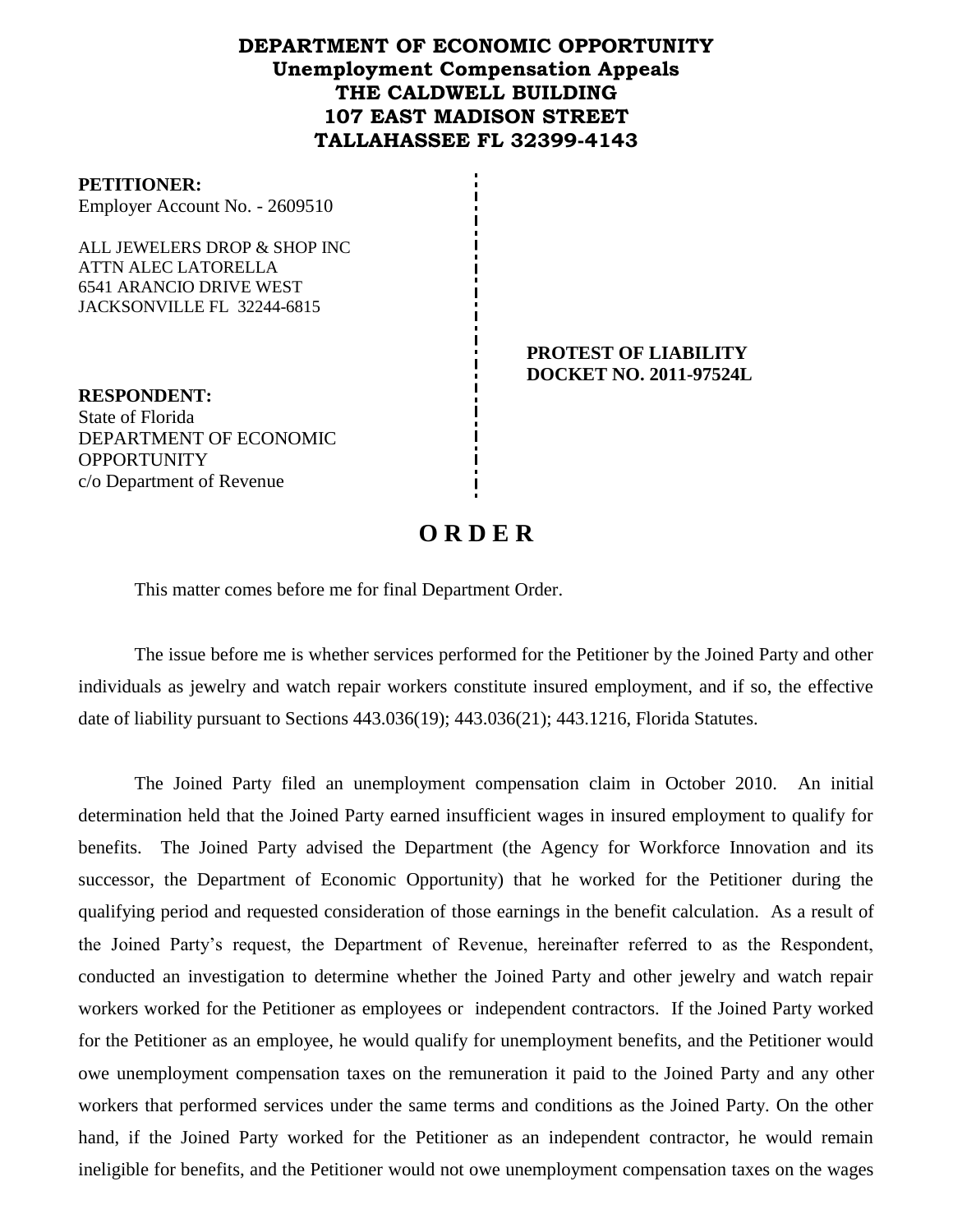it paid to the Joined Party and any other jewelry and watch repair workers. Upon completing the investigation, the Respondent's auditor determined that the services performed by the Joined Party and other jewelry and watch repair workers were in insured employment. The Petitioner was required to pay unemployment compensation taxes on wages it paid to the Joined Party and any workers who performed services under the same terms and conditions as the Joined Party.The Petitioner filed a timely protest of the determination.The claimant who requested the investigation was joined as a party because he had a direct interest in the outcome of the case. That is, if the determination is reversed, the Joined Party will once again be ineligible for benefits and must repay all benefits received.

A telephone hearing was held on September 1, 2011.The Petitioner, represented by its Owner, appeared and testified. A worker testified as a witness on behalf of the Petitioner. The Joined Party appeared and testified on his own behalf. The Respondent, represented by a Tax Specialist II, appeared and testified. The Special Deputy issued a recommended order on January 17, 2012.

The Special Deputy's Findings of Fact recite as follows:

- 1. The Petitioner is a subchapter S corporation, incorporated in December 2004 for the purpose of running a jewelry and watch repair service. The Petitioner's place of business was located in a mall.
- 2. The Joined Party performed services in Jewelry and watch repair for the Petitioner from January 1, 2011, through April 3, 2011.
- 3. The Joined Party observed the Petitioner at work and asked to learn the profession. The Petitioner and Joined Party worked together for several weeks before the Joined Party was put to work.
- 4. The Petitioner's shop is located in a shopping mall and is required to operate during hours set by the mall.
- 5. The Petitioner informed the Joined Party that the Joined Party would be working as an independent contractor at the time of hire.
- 6. The Joined Party signed a contract at the time of hire. The contract indicated that the Joined Party would be an independent contractor. The contract did not allow the Joined Party to work for a competitor without the permission of the Petitioner. The contract included a two year non-compete clause which covered a fifty mile radius. The contract allowed the Joined Party to do side-work with the permission of the Petitioner.
- 7. The Joined Party and the Petitioner worked out what days of the week the Joined Party was available for work. The Joined Party was required to inform the Petitioner if he would not be able to make a scheduled shift.
- 8. The Joined Party would report to the place of business on days he was scheduled to work. The Joined Party would open the shop, set up the register, and await customers. The Joined Party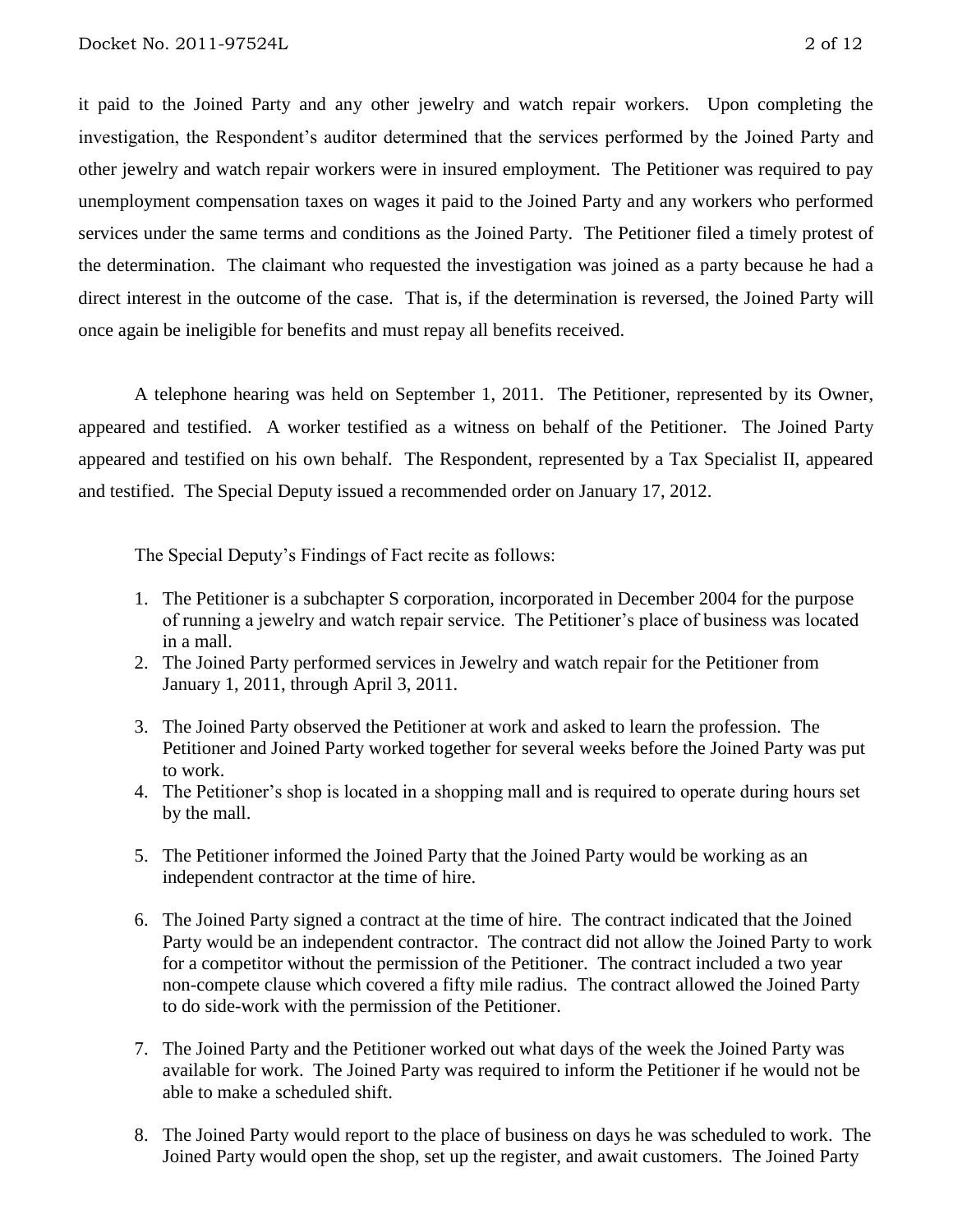generally worked alone. At the end of the day, the Joined Party would count out the register, sweep, and clean the store.

- 9. The Petitioner provided supervision and guidance early in the relationship.
- 10. The Petitioner provided a list of base prices for various services. The Joined Party would set a price for each customer. The Joined Party would keep a percentage of money charged. The base price represented the minimum cost of materials for the job. The Joined Party provided an invoice to the Petitioner listing services performed and prices charged.
- 11. The Petitioner would inspect repairs prior to their return to the customer. The Petitioner would re-do repairs that did not meet his standards. The Joined Party would be charged for any work done by the Petitioner.
- 12. The Petitioner provided the tools and materials needed to perform the work. The Joined Party was required to pay for any tools damaged by the Joined Party.
- 13. Either party could end the relationship at anytime and without liability.

Based on these Findings of Fact, the Special Deputy recommended that the determination dated July 12, 2011, be affirmed. The Petitioner's exceptions were received by mail postmarked January 25, 2012. No other submissions were received from any party.

With respect to the recommended order, Section 120.57(1)(1), Florida Statutes, provides:

The agency may adopt the recommended order as the final order of the agency. The agency in its final order may reject or modify the conclusions of law over which it has substantive jurisdiction and interpretation of administrative rules over which it has substantive jurisdiction. When rejecting or modifying such conclusions of law or interpretation of administrative rule, the agency must state with particularity its reasons for rejecting or modifying such conclusion of law or interpretation of administrative rule and must make a finding that its substituted conclusion of law or interpretation of administrative rule is as or more reasonable than that which was rejected or modified. Rejection or modification of conclusions of law may not form the basis for rejection or modification of findings of fact. The agency may not reject or modify the findings of fact unless the agency first determines from a review of the entire record, and states with particularity in the order, that the findings of fact were not based upon competent substantial evidence or that the proceedings on which the findings were based did not comply with essential requirements of law.

With respect to exceptions, Section 120.57(1)(k), Florida Statutes, provides, in pertinent part:

The agency shall allow each party 15 days in which to submit written exceptions to the recommended order. The final order shall include an explicit ruling on each exception, but an agency need not rule on an exception that does not clearly identify the disputed portion of the recommended order by page number or paragraph, that does not identify the legal basis for the exception, or that does not include appropriate and specific citations to the record.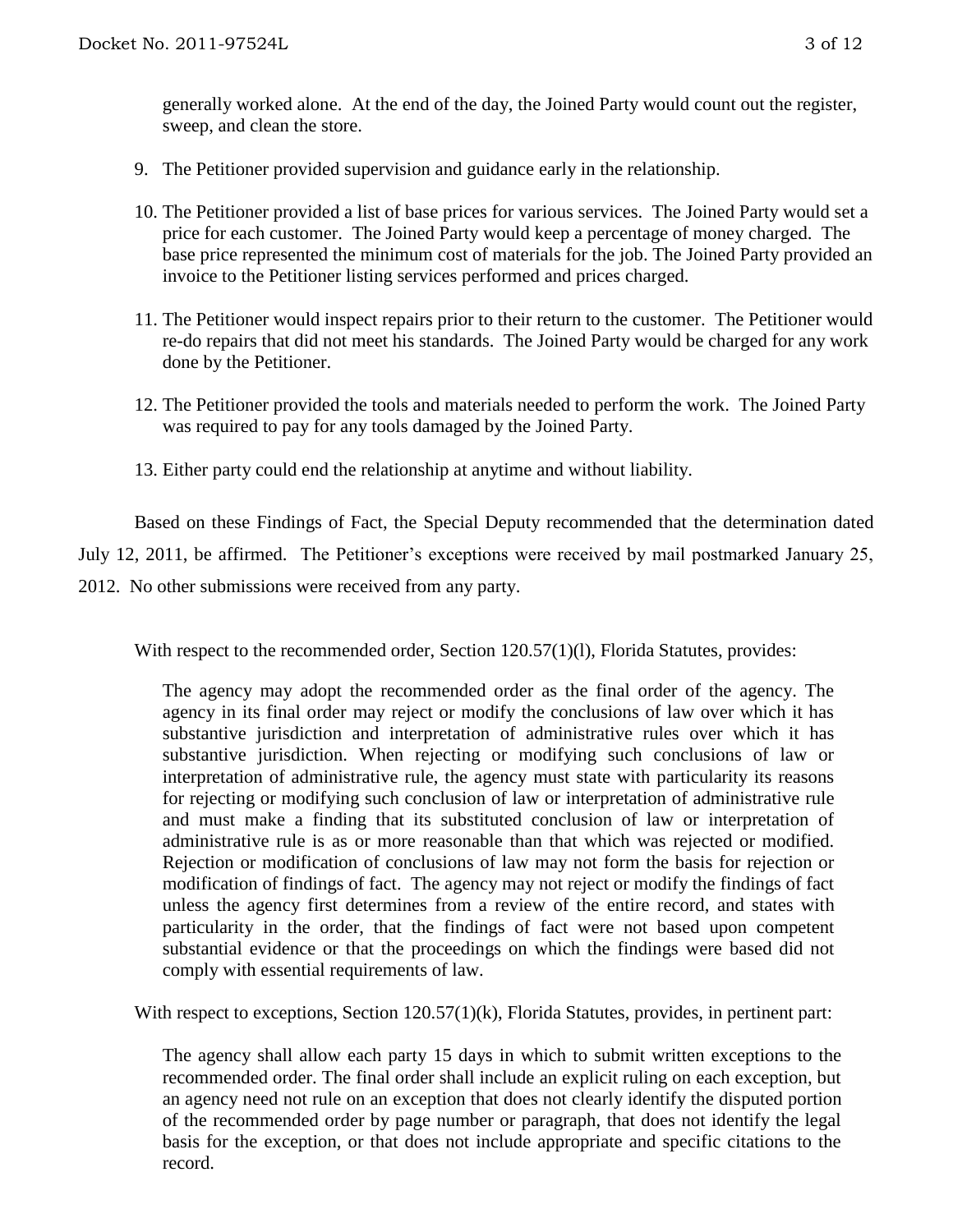The record of the case was carefully reviewed to determine whether the Special Deputy's Findings of Fact and Conclusions of Law were supported by the record, whether the proceedings complied with the substantial requirements of the law, and whether the Conclusions of Law reflect a reasonable application of the law to the facts. The Petitioner's exceptions are also addressed below.

Upon review of the record, it was determined that the second paragraph above the *Issue* must be modified because it does not accurately reflect the number of witnesses that testified at the hearing.The record reflects that a single worker testified on behalf of the Petitioner. The second paragraph above the *Issue* is amended to say:

After due notice to the parties, a telephone hearing was held on September 1, 2011. The Petitioner's owner appeared and testified at the hearing. The Joined Party appeared and testified on his own behalf. A Tax Specialist II appeared and testified on behalf of the Respondent.

In its exceptions, the Petitioner takes exception to the Special Deputy's Findings of Fact and Conclusions of Law. The Petitioner also proposes alternative findings of fact, alternative conclusions of law, and findings of fact in accord with the Special Deputy's findings of fact. Section 120.57(1)(l), Florida Statutes, does not allow the modification or rejection of the Special Deputy's Findings of Fact or Conclusions of Law unless the Department first determines that the findings of fact are not supported by the competent substantial evidence in the record or that the conclusions of law do not reflect a reasonable application of the law to the facts.A review of the record reveals that the Special Deputy's amended Findings of Fact are supported by competent substantial evidence in the record. A review of the record also reveals that the Special Deputy's Conclusions of Law reflect a reasonable application of the law to the facts. As a result, the Department may not further modify the Special Deputy's Findings of Fact and Conclusions of Law pursuant to section 120.57(1)(l), Florida Statutes, and accepts the findings of fact and conclusions of law as modified herein. The Petitioner's exceptions are respectfully rejected.

A review of the record reveals that the amended Findings of Fact are based on competent, substantial evidence and that the proceedings on which the findings were based complied with the essential requirements of the law. The Special Deputy's Findings of Fact are thus adopted in this order as amended herein. The Special Deputy's Conclusions of Law reflect a reasonable application of the law to the facts and are also adopted.

Having fully considered the record of this case, the Recommended Order of the Special Deputy, and the exceptions filed by the Petitioner, I hereby adopt the Findings of Fact and Conclusions of Law of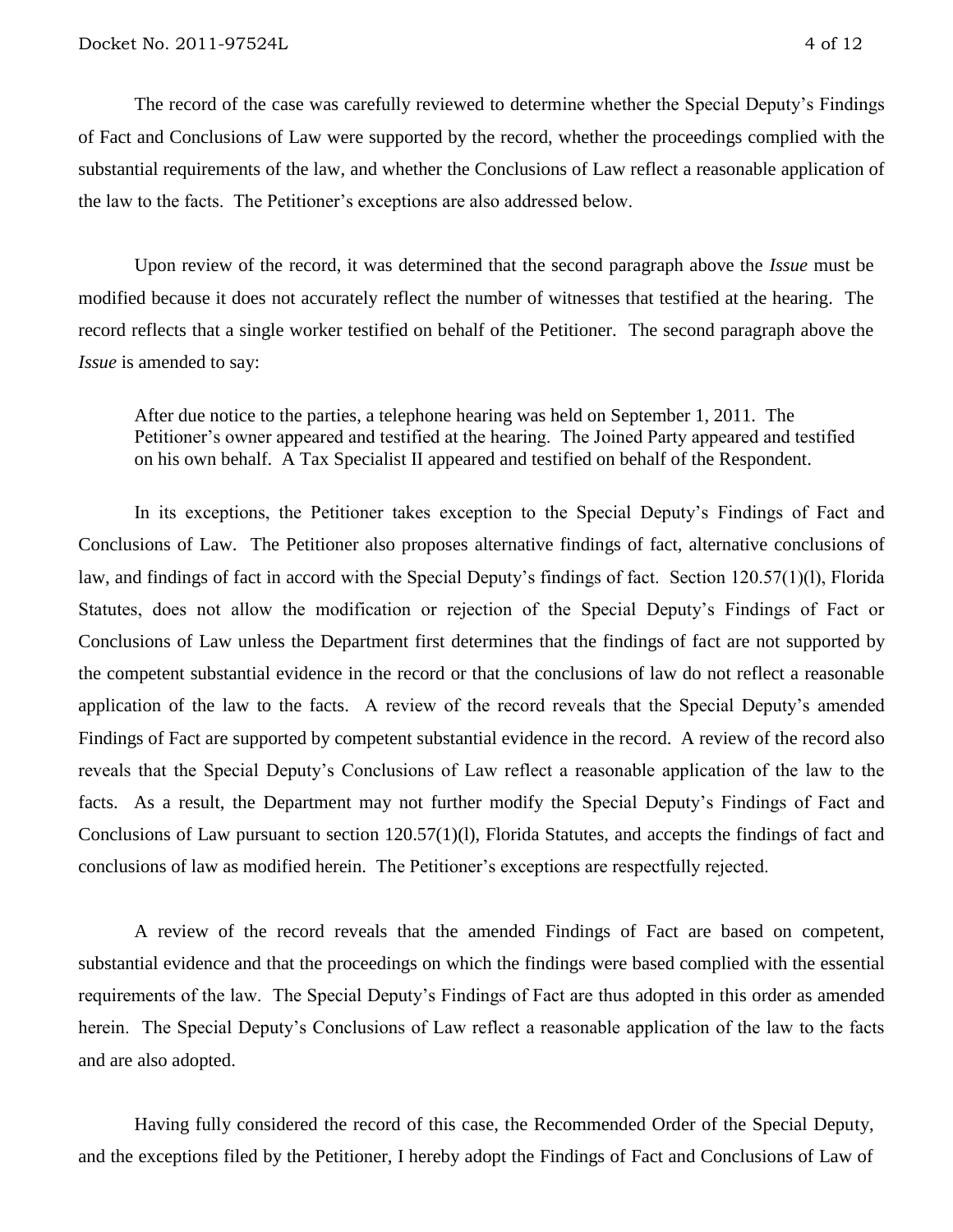the Special Deputy as amended herein. A copy of the Recommended Order is attached and incorporated in this Final Order.

Therefore, it is ORDERED that the determination dated July 12, 2011, is AFFIRMED.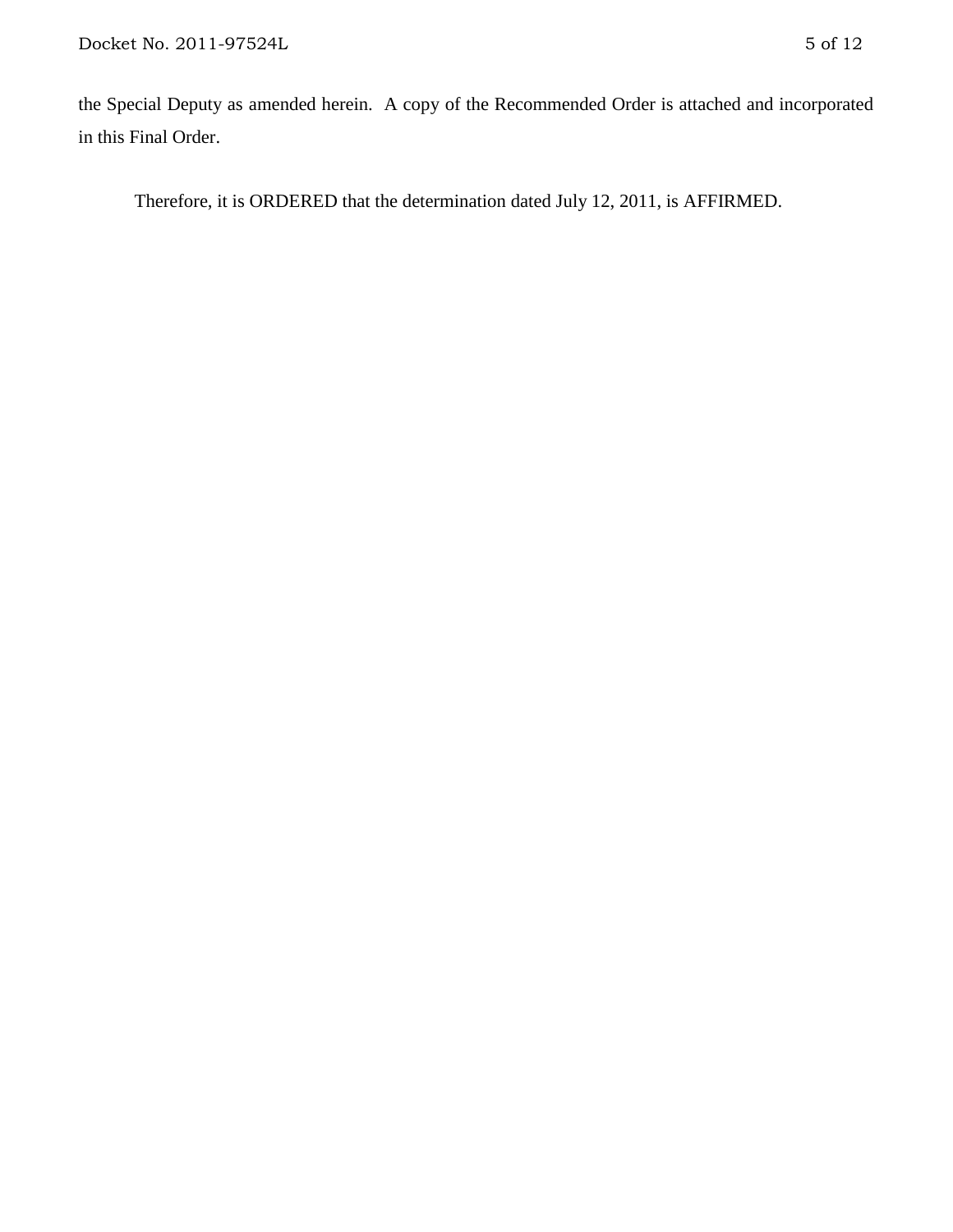#### **JUDICIAL REVIEW**

Any request for judicial review must be initiated within 30 days of the date the Order was filed. Judicial review is commenced by filing one copy of a *Notice of Appeal* with the DEPARTMENT OF ECONOMIC OPPORTUNITY at the address shown at the top of this *Order* and a second copy, with filing fees prescribed by law, with the appropriate District Court of Appeal. It is the responsibility of the party appealing to the Court to prepare a transcript of the record. If no court reporter was at the hearing, the transcript must be prepared from a copy of the Special Deputy's hearing recording, which may be requested from the Office of Appeals.

Cualquier solicitud para revisión judicial debe ser iniciada dentro de los 30 días a partir de la fecha en que la Orden fue registrada. La revisión judicial se comienza al registrar una copia de un *Aviso de Apelación* con la Agencia para la Innovación de la Fuerza Laboral [*DEPARTMENT OF ECONOMIC OPPORTUNITY]* en la dirección que aparece en la parte superior de este *Orden* y una segunda copia, con los honorarios de registro prescritos por la ley, con el Tribunal Distrital de Apelaciones pertinente. Es la responsabilidad de la parte apelando al tribunal la de preparar una transcripción del registro. Si en la audiencia no se encontraba ningún estenógrafo registrado en los tribunales, la transcripción debe ser preparada de una copia de la grabación de la audiencia del Delegado Especial [*Special Deputy*], la cual puede ser solicitada de la Oficina de Apelaciones.

Nenpòt demann pou yon revizyon jiridik fèt pou l kòmanse lan yon peryòd 30 jou apati de dat ke Lòd la te depoze a. Revizyon jiridik la kòmanse avèk depo yon kopi yon *Avi Dapèl* ki voye bay DEPARTMENT OF ECONOMIC OPPORTUNITY lan nan adrès ki parèt pi wo a, lan tèt *Lòd* sa a e yon dezyèm kopi, avèk frè depo ki preskri pa lalwa, bay Kou Dapèl Distrik apwopriye a. Se responsabilite pati k ap prezante apèl la bay Tribinal la pou l prepare yon kopi dosye a. Si pa te gen yon stenograf lan seyans lan, kopi a fèt pou l prepare apati de kopi anrejistreman seyans lan ke Adjwen Spesyal la te fè a, e ke w ka mande Biwo Dapèl la voye pou ou.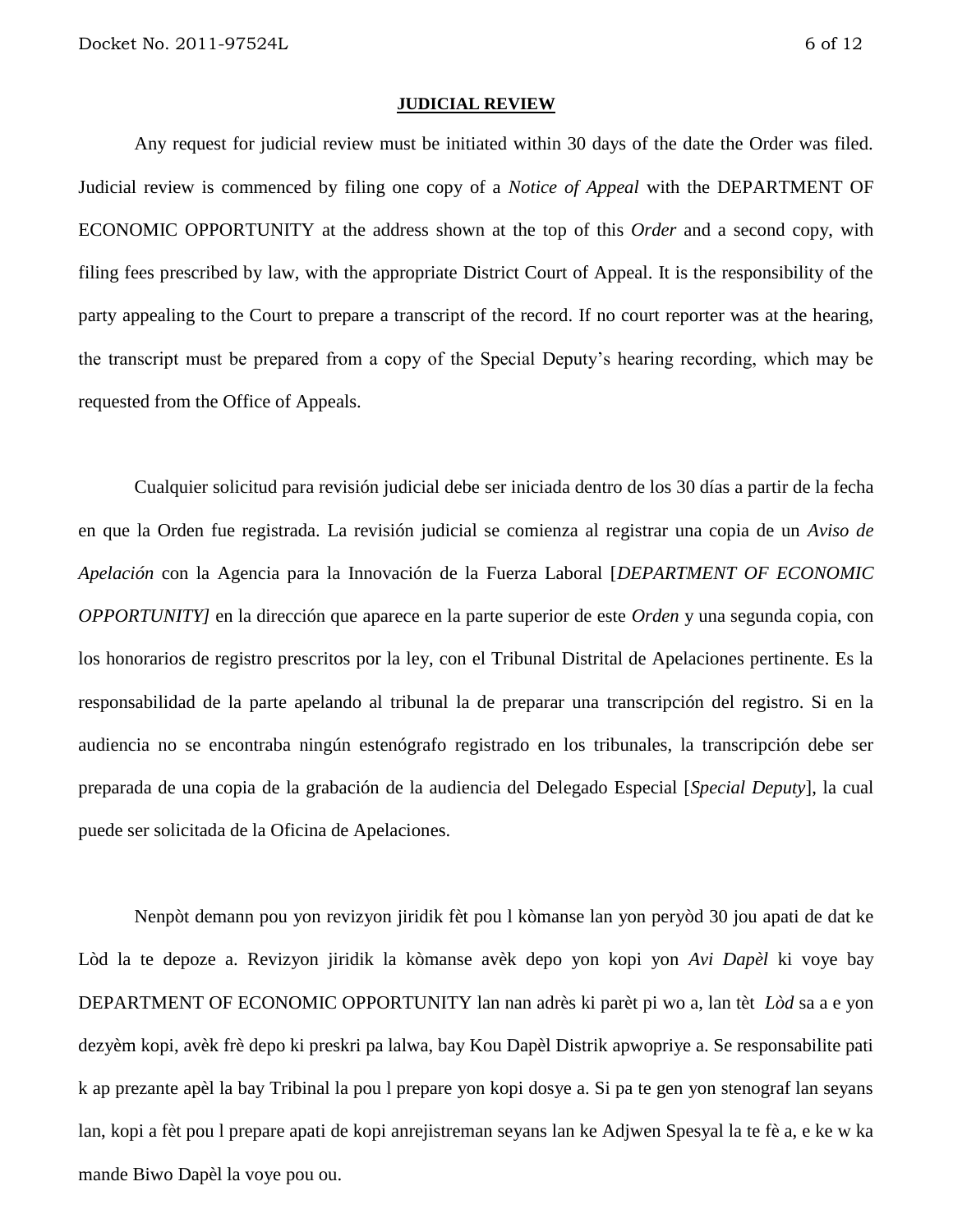

Altemese Smith, Assistant Director, Unemployment Compensation Services DEPARTMENT OF ECONOMIC OPPORTUNITY

FILED ON THIS DATE PURSUANT TO § 120.52, FLORIDA STATUTES, WITH THE DESIGNATED DEPARTMENT CLERK, RECEIPT OF WHICH IS HEREBY ACKNOWLEDGED.

Shemere Erus \_\_\_\_\_\_\_\_\_\_\_\_\_\_\_\_\_\_\_\_\_\_\_\_\_\_\_\_ \_\_\_\_\_\_\_\_\_\_\_\_

DEPUTY CLERK DATE

# **CERTIFICATE OF SERVICE**

**I HEREBY CERTIFY that true and correct copies of the foregoing Final Order have been furnished to the persons listed below in the manner described, on the \_\_\_\_\_\_\_ day of April, 2012**.

Shaner Barnes

SHANEDRA Y. BARNES, Special Deputy Clerk DEPARTMENT OF ECONOMIC OPPORTUNITY Unemployment Compensation Appeals 107 EAST MADISON STREET TALLAHASSEE FL 32399-4143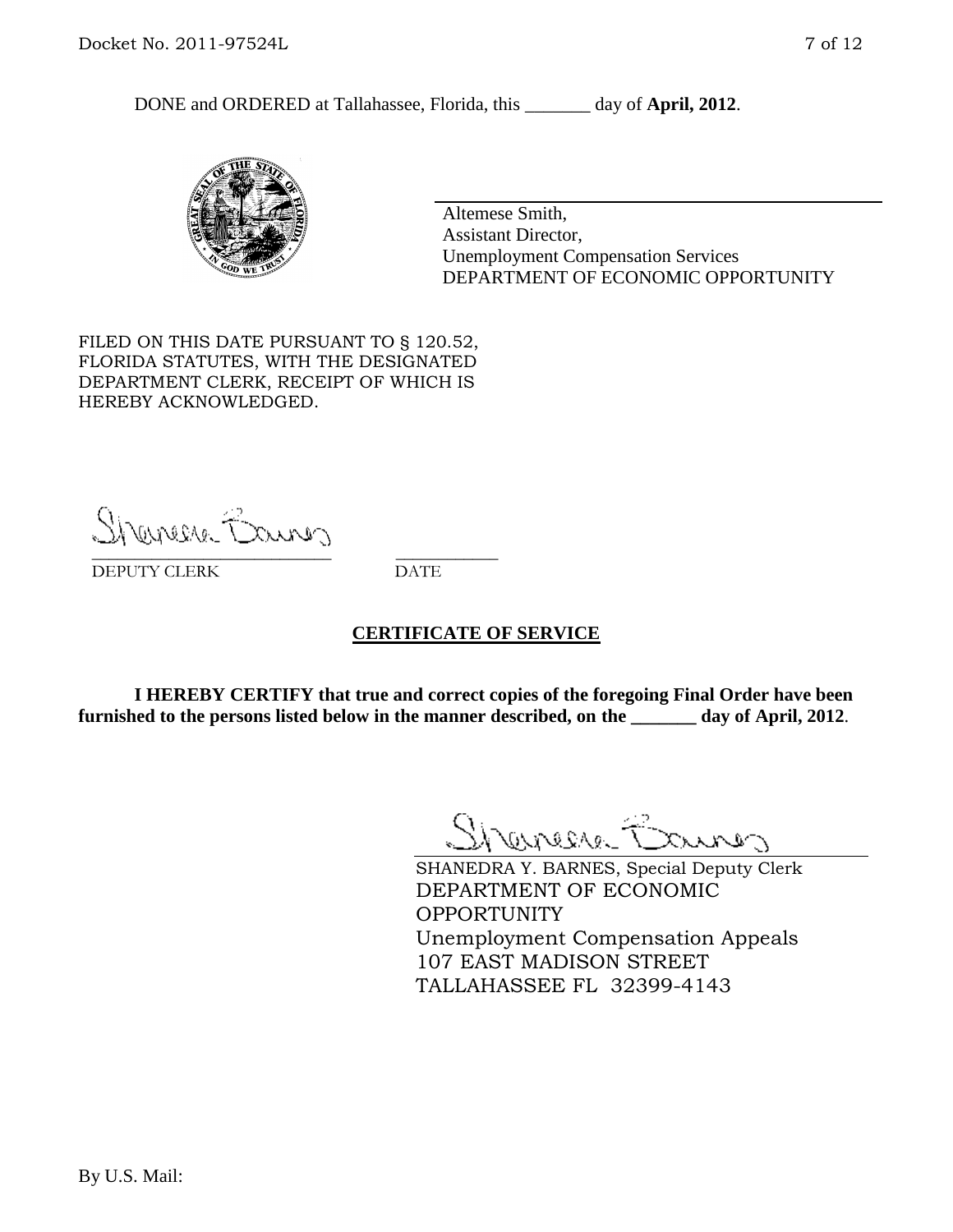ALL JEWELERS DROP & SHOP INC ATTN ALEC LATORELLA 6541 ARANCIO DRIVE WEST JACKSONVILLE FL 32244-6815

#### CURTIS L BURNHAM 9126 EAGLE NEST DR NAVARRE FL 32566

ALL JEWELERS DROP & SHOP INC ATTN ALEC LATORELLA 300 MARY ESTHER BLVD SUITE 46 MARY ESTHER FL 32569

DEPARTMENT OF REVENUE ATTN: VANDA RAGANS - CCOC #1 4624 5050 WEST TENNESSEE STREET TALLAHASSEE FL 32399

DOR BLOCKED CLAIMS UNIT ATTENTION MYRA TAYLOR P O BOX 6417 TALLAHASSEE FL 32314-6417

State of Florida DEPARTMENT OF ECONOMIC OPPORTUNITY c/o Department of Revenue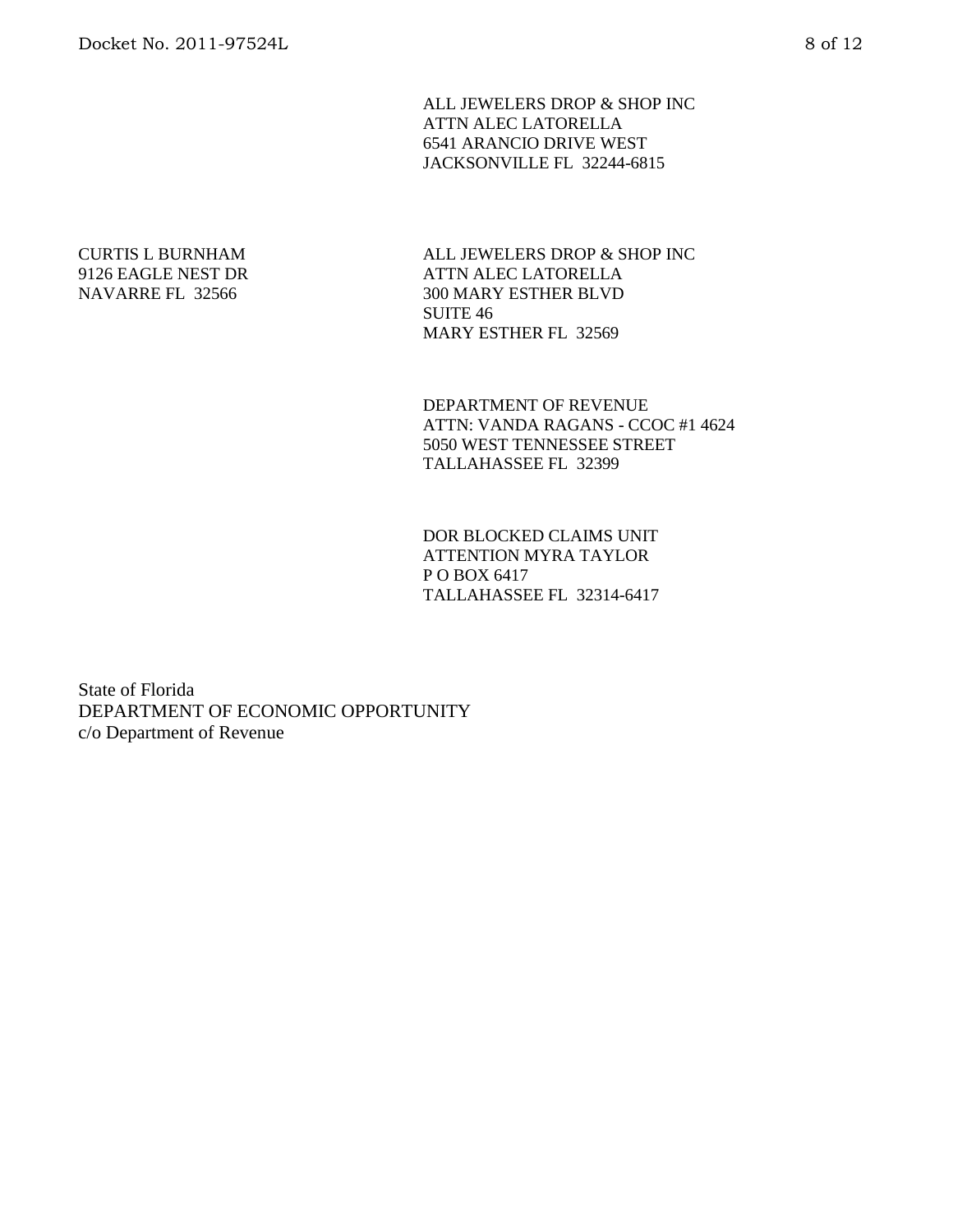# **DEPARTMENT OF ECONOMIC OPPORTUNITY Unemployment Compensation Appeals**

MSC 344 CALDWELL BUILDING 107 EAST MADISON STREET TALLAHASSEE FL 32399-4143

#### **PETITIONER:**

Employer Account No. - 2609510 ALL JEWELERS DROP & SHOP INC ATTN ALEC LATORELLA 6541 ARANCIO DRIVE WEST JACKSONVILLE FL 32244-6815

> **PROTEST OF LIABILITY DOCKET NO. 2011-97524L**

#### **RESPONDENT:**

State of Florida DEPARTMENT OF ECONOMIC **OPPORTUNITY** c/o Department of Revenue

# **RECOMMENDED ORDER OF SPECIAL DEPUTY**

#### TO: Deputy Director, Director, Unemployment Compensation Services DEPARTMENT OF ECONOMIC OPPORTUNITY

This matter comes before the undersigned Special Deputy pursuant to the Petitioner's protest of the Respondent's determination dated July 12, 2011.

After due notice to the parties, a telephone hearing was held on September 1, 2011. The Petitioner's owner appeared and testified at the hearing. The Petitioner called two workers as witnesses. The Joined Party appeared and testified in his own behalf. A tax specialist II appeared and testified on behalf of the Respondent.

The record of the case, including the recording of the hearing and any exhibits submitted in evidence, is herewith transmitted. Proposed Findings of Fact and Conclusions of Law were not received.

#### **Issue:**

Whether services performed for the Petitioner by the Joined Party and other individuals constitute insured employment pursuant to Sections 443.036(19), 443.036(21); 443.1216, Florida Statutes, and if so, the effective date of the liability.

### **Findings of Fact:**

- 1. The Petitioner is a subchapter S corporation, incorporated in December 2004 for the purpose of running a jewelry and watch repair service. The Petitioner's place of business was located in a mall.
- 2. The Joined Party performed services in Jewelry and watch repair for the Petitioner from January 1, 2011, through April 3, 2011.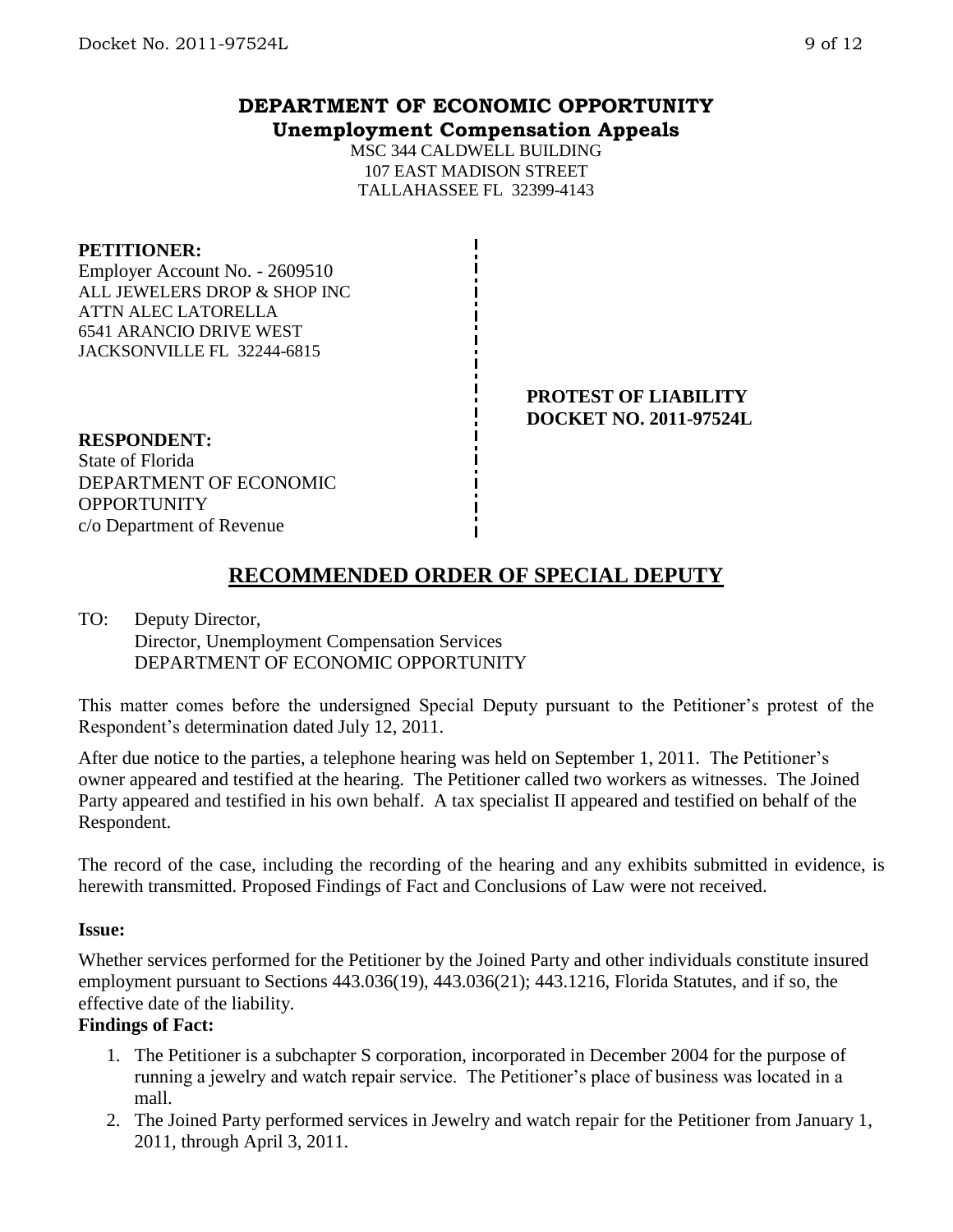- 3. The Joined Party observed the Petitioner at work and asked to learn the profession. The Petitioner and Joined Party worked together for several weeks before the Joined Party was put to work.
- 4. The Petitioner's shop is located in a shopping mall and is required to operate during hours set by the mall.
- 5. The Petitioner informed the Joined Party that the Joined Party would be working as an independent contractor at the time of hire.
- 6. The Joined Party signed a contract at the time of hire. The contract indicated that the Joined Party would be an independent contractor. The contract did not allow the Joined Party to work for a competitor without the permission of the Petitioner. The contract included a two year noncompete clause which covered a fifty mile radius. The contract allowed the Joined Party to do side-work with the permission of the Petitioner.
- 7. The Joined Party and the Petitioner worked out what days of the week the Joined Party was available for work. The Joined Party was required to inform the Petitioner if he would not be able to make a scheduled shift.
- 8. The Joined Party would report to the place of business on days he was scheduled to work. The Joined Party would open the shop, set up the register, and await customers. The Joined Party generally worked alone. At the end of the day, the Joined Party would count out the register, sweep, and clean the store.
- 9. The Petitioner provided supervision and guidance early in the relationship.
- 10. The Petitioner provided a list of base prices for various services. The Joined Party would set a price for each customer. The Joined Party would keep a percentage of money charged. The base price represented the minimum cost of materials for the job. The Joined Party provided an invoice to the Petitioner listing services performed and prices charged.
- 11. The Petitioner would inspect repairs prior to their return to the customer. The Petitioner would redo repairs that did not meet his standards. The Joined Party would be charged for any work done by the Petitioner.
- 12. The Petitioner provided the tools and materials needed to perform the work. The Joined Party was required to pay for any tools damaged by the Joined Party.
- 13. Either party could end the relationship at anytime and without liability.

### **Conclusions of Law:**

- 14. The issue in this case, whether services performed for the Petitioner constitute employment subject to the Florida Unemployment Compensation Law, is governed by Chapter 443, Florida Statutes. Section 443.1216(1)(a)2., Florida Statutes, provides that employment subject to the chapter includes service performed by individuals under the usual common law rules applicable in determining an employer-employee relationship.
- 15. The Supreme Court of the United States held that the term "usual common law rules" is to be used in a generic sense to mean the "standards developed by the courts through the years of adjudication." United States v. W.M. Webb, Inc., 397 U.S. 179 (1970).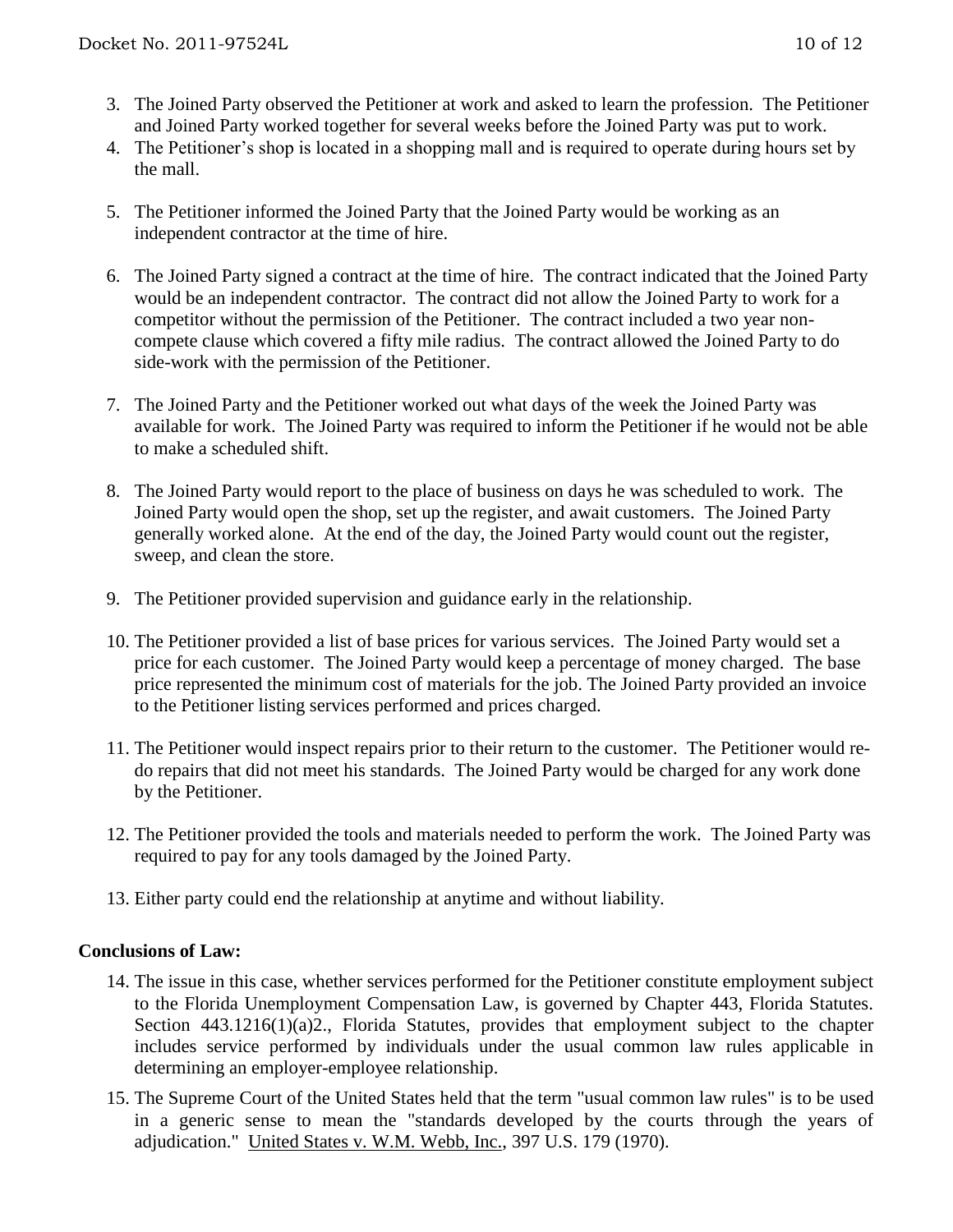- 16. The Supreme Court of Florida adopted and approved the tests in 1 Restatement of Law, Agency 2d Section 220 (1958), for use to determine if an employment relationship exists. See Cantor v. Cochran, 184 So.2d 173 (Fla. 1966); Miami Herald Publishing Co. v. Kendall, 88 So.2d 276 (Fla. 1956); Magarian v. Southern Fruit Distributors, 1 So.2d 858 (Fla. 1941); see also Kane Furniture Corp. v. R. Miranda, 506 So.2d 1061 (Fla. 2d DCA 1987).
- 17. Restatement of Law is a publication, prepared under the auspices of the American Law Institute, which explains the meaning of the law with regard to various court rulings. The Restatement sets forth a nonexclusive list of factors that are to be considered when judging whether a relationship is an employment relationship or an independent contractor relationship.
- 18. 1 Restatement of Law, Agency 2d Section 220 (1958) provides:
	- (1) A servant is a person employed to perform services for another and who, in the performance of the services, is subject to the other's control or right of control.
	- (2) The following matters of fact, among others, are to be considered:
		- (a) the extent of control which, by the agreement, the business may exercise over the details of the work;
		- (b) whether or not the one employed is engaged in a distinct occupation or business;
		- (c) the kind of occupation, with reference to whether, in the locality, the work is usually done under the direction of the employer or by a specialist without supervision;
		- (d) the skill required in the particular occupation;
		- (e) whether the employer or the worker supplies the instrumentalities, tools, and the place of work for the person doing the work;
		- (f) the length of time for which the person is employed;
		- $(g)$  the method of payment, whether by the time or by the job;
		- (h) whether or not the work is a part of the regular business of the employer;
		- (i) whether or not the parties believe they are creating the relation of master and servant;
		- (j) whether the principal is or is not in business.
- 19. Comments in the Restatement explain that the word "servant" does not exclusively connote manual labor, and the word "employee" has largely replaced "servant" in statutes dealing with various aspects of the working relationship between two parties. In Department of Health and Rehabilitative Services v. Department of Labor & Employment Security, 472 So.2d 1284 (Fla. 1<sup>st</sup> DCA 1985) the court confirmed that the factors listed in the Restatement are the proper factors to be considered in determining whether an employer-employee relationship exists. However, in citing La Grande v. B&L Services, Inc., 432 So.2d 1364, 1366 (Fla. 1<sup>st</sup> DCA 1983), the court acknowledged that the question of whether a person is properly classified an employee or an independent contractor often cannot be answered by reference to "hard and fast" rules, but rather must be addressed on a case-by-case basis.
- 20. The evidence presented in this case reveals that the Petitioner exercised control over the Joined Party's ability to work. The contract between the parties at the time of hire prohibited the Joined Party from working for a competitor or doing side work without the permission of the Petitioner. The contract also contained a non-compete clause with a two year duration and covering a fifty mile radius. An independent contractor is defined by being a separate entity from the employing unit and being in business for himself. Restrictions on an individual's ability to operate his own business are not consistent with an independent contractor relationship. The Petitioner indicated that the contract was not generally enforced, however, the Petitioner had the right to enforce the contract at any time.
- 21. The Joined Party was restricted to working within the Petitioner's hours of operation. The Joined Party was responsible for opening the store, setting up the register and awaiting customers. The